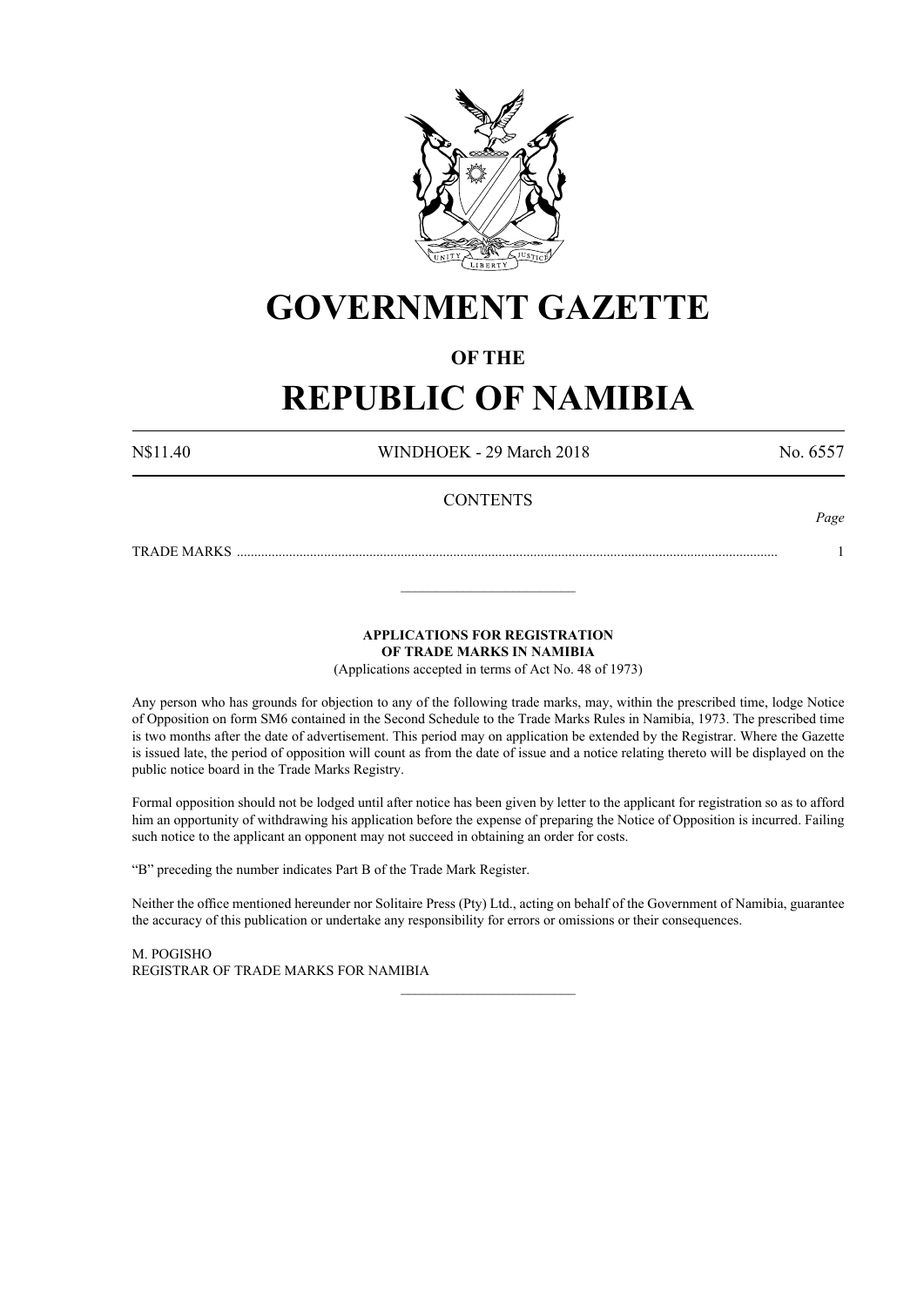2010/632 in class 39: Transport; packaging and storage of goods; travel arrangement; in the name of **SOUTH AFRICAN AIRWAYS (PROPRIETARY) LIMITED**, a South African company, of Room 504 E Block, Airways Park, Jones Road, OR Tambo International Airport, Gauteng, Republic of South Africa.

Address for service: ENSAFRICA NAMIBIA (incorporated as Lorentz Angula Inc), 3rd Floor, Unit 4, Ausspann Plaza, Dr Agostinho Neto Road, Windhoek.

Filed: 1 July 2010

#### **ONBIZ**

Client admits that registration of the proposed **ONBIZ** trade mark will not debar third parties from making ordinary use of the word **"BUSINESS"**.

 $\overline{\phantom{a}}$  , where  $\overline{\phantom{a}}$ 

Associated with: NA/T/2010/633

2010/633 in class 39: Transport; packaging and storage of goods; travel arrangement; in the name of **SOUTH AFRICAN AIRWAYS (PROPRIETARY) LIMITED**, a South African company, of Room 504 E Block, Airways Park, Jones Road, OR Tambo International Airport, Gauteng, Republic of South Africa.

Address for service: ENSAFRICA NAMIBIA (incorporated as Lorentz Angula Inc), 3rd Floor, Unit 4, Ausspann Plaza, Dr Agostinho Neto Road, Windhoek.



Filed: 1 July 2010

Applicant admits that registration of this trade mark shall not debar other from the *bona fide* descriptive use in the ordinary course of trade of the word **"BUSINESS"**.

 $\frac{1}{2}$ 

Associated with: NA/T/2010/632

2016/1473 in class 13: Explosives of all kinds, including, but not limited to, explosive initiators included in this class; explosives wires, fuses, primers and cords of all kinds; explosive devices and chargers; firearms; ammunition and projectiles; fireworks; in the name of **OMNIA HOLDINGS LIMITED**, Incorporated in South Africa, of Omnia House, 13 Sloane Street, Bryanston, Gauteng, Republic of South Africa. Address for service: ENSafrica Namibia (Incorporated as LorentzAngula Inc), Unit 4, 3rd Floor, Ausspann Plaza Dr Agostinho Neto Road, Windhoek.

# **AXXIS GII**

Filed: 20 September 2016

Associated with: NA/T/2010/1830

2009/1209 in class 29: Meat, fish, poultry and game; meat extracts; preserved, dried and cooked fruits and vegetables; herbs; jellies, jams; eggs, milk and milk products; edible oils and fats; salad-dressings; preserves; pickles; soya; soya products; soups and preparations for making soup; in the name of **BIDVEST FOOD INGREDIENTS (PROPRIETARY)** 

 $\overline{\phantom{a}}$  , where  $\overline{\phantom{a}}$ 

**LIMITED**, a South African company of 4 Bolt Avenue, Montague Gardens, Cape Town, Republic of South Africa. Address for service: ENSAFRICA NAMIBIA (Incorporated as LorentzAngula Inc), Unit 4, 3rd Floor, Ausspann Plaza, Dr Agostinho Neto Road, Windhoek.

Filed: 17 November 2009

#### **CHIEFS CHOICE**

Associated with: NA/T/2009/1210

2009/1210 in class 30: Coffee, tea, cocoa, sugar, rice, tapioca, sago, artificial coffee; flour and preparations made from cereals, bread, pastry and confectionery, ices; honey, treacle; yeast, baking-powder; salt, mustard; vinegar, sauces (condiments); spices; ice; gravies and preparations for making gravy; in the name of **BIDVEST FOOD INGREDIENTS (PROPRIETARY) LIMITED**, a South African company of 4 Bolt Avenue, Montague Gardens, Cape Town, Republic of South Africa.

 $\frac{1}{2}$ 

Address for service: ENSafrica Namibia (Incorporated as LorentzAngula Inc), Unit 4, 3rd Floor, Ausspann Plaza, Dr Agostinho Neto Road, Windhoek.

Filed: 17 November 2009

#### **CHIEFS CHOICE**

Associated with: NA/T/2009/1209

2018/141 in class 41: Education; providing of training; entertainment; sporting and cultural activities; in the name of **KESA MEDIA GROUP CC**, a Namibian Close Corporation company, of 66 Tauben Street, Hochland Park, Windhoek, Namibia.

Address for service: KESA MEDIA GROUP CC, P.O. Box 2994, Windhoek.



FILED: 9 February 2018

Registration of this trademark shall give no right to the exclusive use of the words "MEDIA", "CREATIVE" and the letter **"K"** separately and apart from the mark.

**KESA** is derived from the first two letters of the applicant's name and surname: **"KEvin SAbati"**.

The "**BLUE**" colour appearing on the representation of the mark is the distinctive element of this trademark.  $\overline{\phantom{a}}$  , where  $\overline{\phantom{a}}$ 

2016/718 in class 37: Motor vehicle maintenance and repair; in the name of **MATTEW'S AUTO BODY REPAIR AND MECHNIC CC**, a Namibian company, of Erf 1160, Green Montai Street, Greenwill Matango, Windhoek, Namibia. Address for service: MATTEW'S AUTO BODY REPAIR And Mechanic CC, P.O.Box 21309, Windhoek.

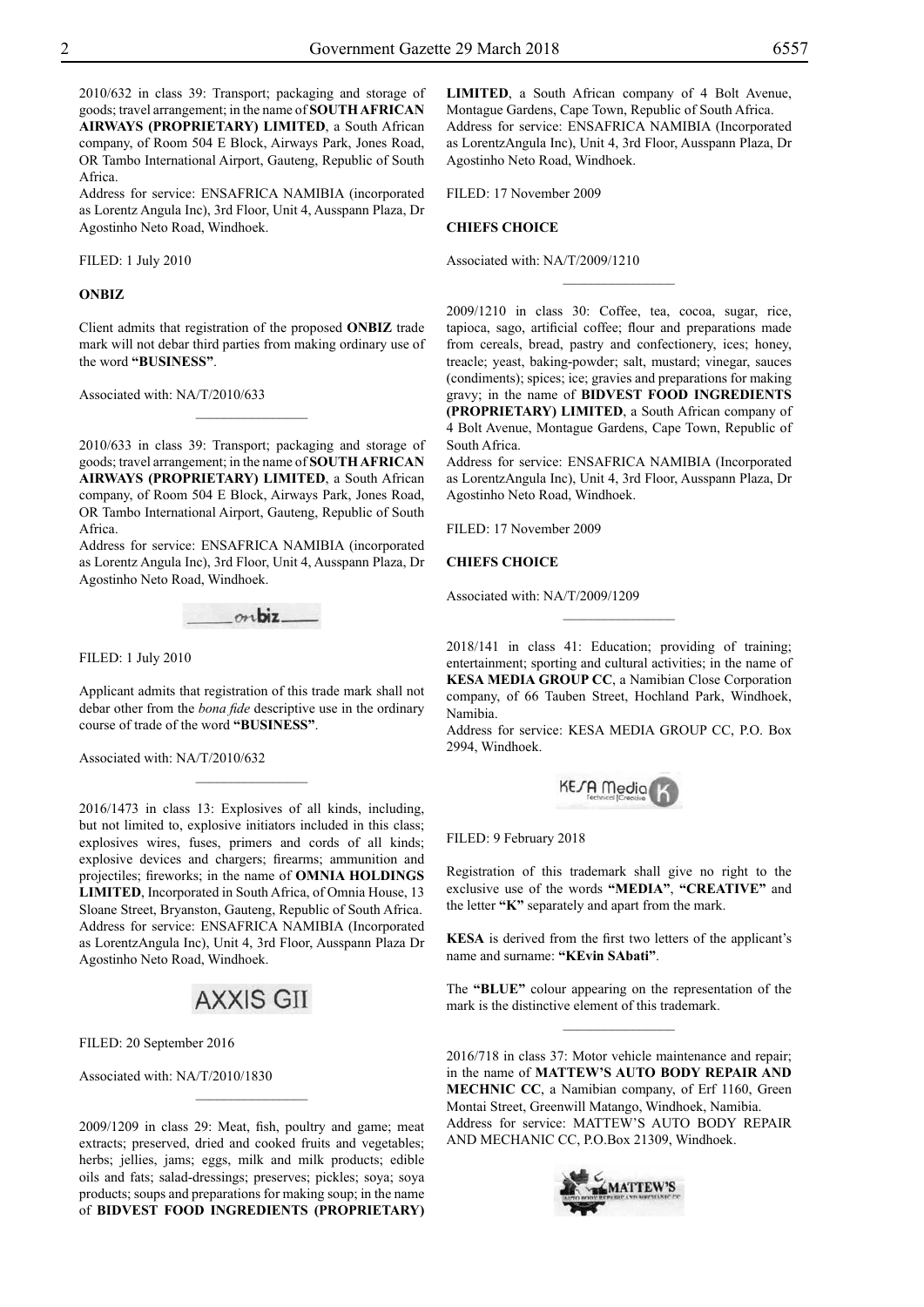Filed: 7 June 2016

Registration of this trade mark shall give no right to the exclusive use of the words **"AUTO"**, **"BODY"** and **"MECHANIC"** separately and apart from the mark.

 $\mathcal{L}=\mathcal{L}^{\text{max}}$ 

2017/4071 in class 31: Provision of maize meal (manufactured in a milling plant); in the name of **IPILAK AGRI CC**, a Namibian company, of Unit 8, 78-80 Nickel Street, Palnic Square, Prosperita, Windhoek, Namibia.

Address for service: IPILAK AGRI CC, P.O. Box 27583, Windhoek.



FILED: 28 September 2017

Registration of this trademark shall give no right to the exclusive use of the words "**PREMIUM"**, **"MAIZE MEAL", "NAMIBIA"** and the **"MAIZE CORN"** device separately and apart from the mark.

The word **"EKUTA"** means **"SATISFIED"** after eating in the Oshiwambo language.

The colours **"Yellow"**, **"GREEN"** and **"RED"** are the distinctive elementsof the mark.  $\overline{\phantom{a}}$  , where  $\overline{\phantom{a}}$ 

2016/1989 in class 41: Education; providing of training; entertainment; sporting and cultural activities; in the name of **RONIX EDUCATIONAL SERVICES CC**, a Namibian company, of Erf 2711 Frans Gawanab Street, Nomtsooub, Tsumeb, Namibia.

Address for service: RONIX EDUCATIONAL SERVICES CC, P.O. Box 1937 , Tsumeb.

Filed: 9 December 2016

Registration of this trade mark shall give no right to the exclusive use of the word(s) **"INSTITUTE", "SCIENCE" ,"EMPOWERMENT"** and **"SCIENCE"** and the letter **"R"**  separately and apart from the mark.

The combination of the colours **"RED"**, **"WHITE"** and **"BLUE"** as shown on the representation fixed to the form of the application is an essential and distinctive element of the mark.

 $\overline{\phantom{a}}$  , where  $\overline{\phantom{a}}$ 

2007/2200 in class 25: Clothing, headgear and footwear, all related goods in class 25; in the name of **WRANGLER APPAREL CORP**., Incorporated in Delaware, of Concord Plaza, 3411 Silverside Road, Wilmington, Delaware, United States of America.

Address for service: H.D. BOSSAU & CO, 49 Feld Street, Windhoek.



 $\mathcal{L}=\mathcal{L}^{\text{max}}$ 

Filed: 16 November 2007

2005/401 in class 25: Clothing, footwear, headgear, goods ancillary or related to the aforementioned all in class 25; in the name of **WRANGLER APPAREL CORP**, Incorporated in Delaware, of Concord Plaza, 3411 Silverside Road, Wilmington, Deleware, United States of America. Address for service: H.D. BOSSAU & CO, 49 Feld Street, Windhoek.



Filed: 30 March 2005

Applicant admits that registration of this trade mark shall not debar other persons from the *bona fide* descriptive use of the letter **"W'** in the ordinary course of trade.

 $\overline{\phantom{a}}$  , where  $\overline{\phantom{a}}$ 

2012/1629 in class 12: Vehicles; apparatus for locomotion by land, air or water; suspension systems and installation for vehicles; shock absorbers; combines spring and shock absorber units; shock absorbing springs; springs; shock absorber units; lift supporters; non-skid devices; parts and fittings for all the aforesaid goods, spare parts, fittings, fixtures and accessories for all of the foregoing; in the name of **TORRE PARTS AND COMPONENTS (PTY) LIMITED**, a South African company, of 59 Merino Avenue, City Deep, Johannesburg 2197, Republic of South Africa.

Address for service: H.D. BOSSAU & CO, 49 Feld Street, Windhoek.

Filed: 14 November 2012

#### **AUTO LIFESTYLE**

Applicant admits that registration of this trade mark shall not debar other persons from the *bona fide* descriptive use in the ordinary course of trade of the word **"AUTOMOTIVE"** in it's ordinary signification and apart from the mark.

 $\frac{1}{2}$ 

2016/401 in class 35: Business services, namely, the administration of companies and retail operations relating to the fields of apparel, apparel accessories, luggage and outdoor gear; business management and business administration services relating to the fields of apparel, apparel accessories, luggage and outdoor gear; in the name of **V.F. CORPORATION**, a PA corporation incorporated under the laws of the United States of America, of 105 Corporation Center Blvd, Greensboro, North Carolina 27408, United States of America.

Address for service: BERDOU ATTORNEYS c/o H.D. BOSSAU & CO, 49 Feld Street, Windhoek.

Filed: 4 April 2016

#### **VF WE FIT YOUR LIFE.**

2016/402 in class 35: Business services, namely, the administration of companies and retail operations relating to the fields of apparel, apparel accessories, luggage and outdoor gear; business management and business administration services

 $\frac{1}{2}$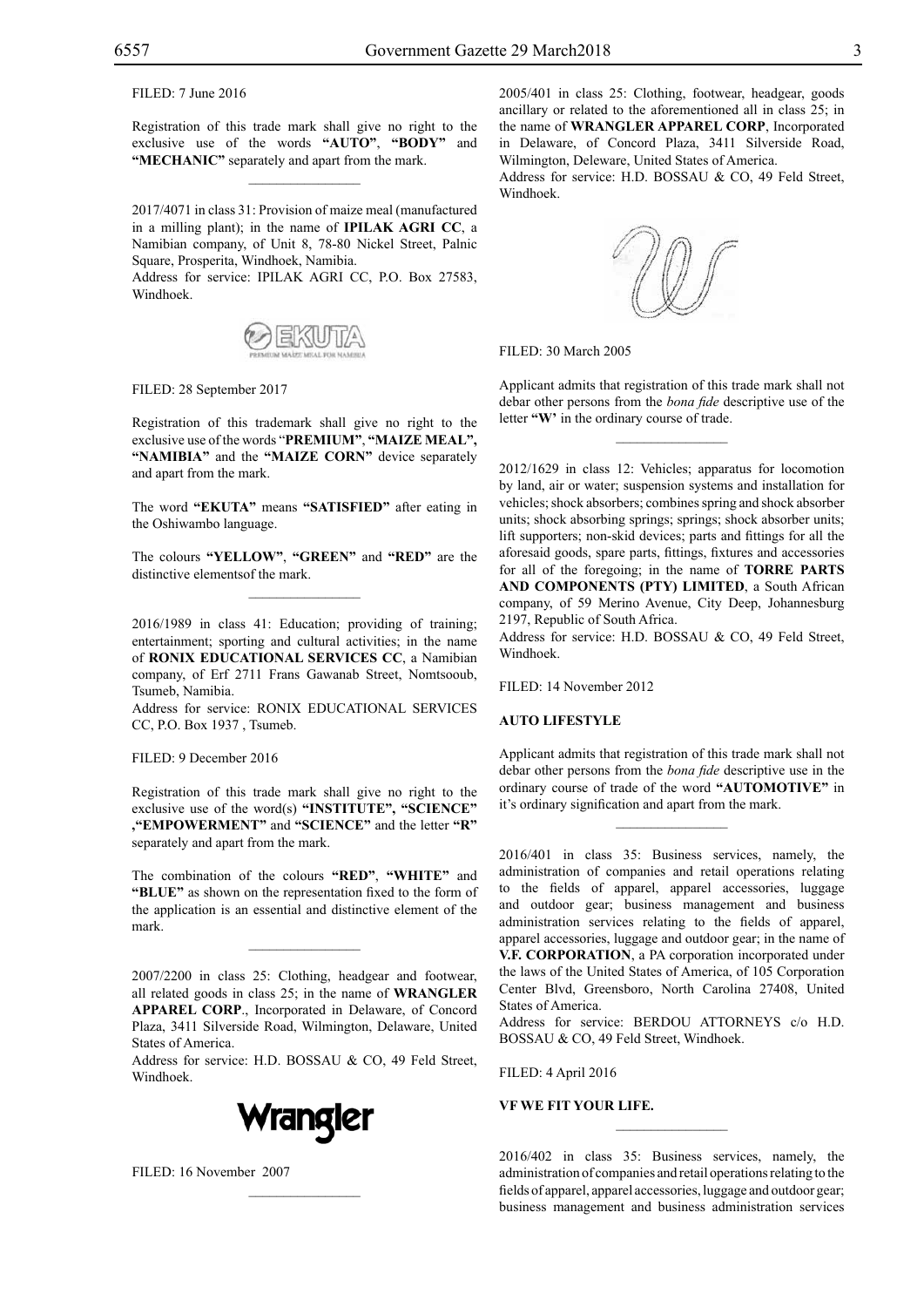relating to the fields of apparel, apparel accessories, luggage and outdoor gear; in the name of **V.F. CORPORATION**, a PA corporation incorporated under the laws of the United State of America, of 105 Corporate Center Blvd, Greensboro, North Carolina 27408, United States of America.

Address for service: BERDOU ATTORNEYS c/o H.D. BOSSAU & CO, 49 Feld Street, Windhoek.



Filed: 4 April 2016

2001/890 in class 36: Insurance; financial affairs; monetary affairs; Real estate affairs; in the name of **SANLAM LIFE INSURANCE LIMITED**, Incorporated in South Africa, of 2 Strand Road, Bellville, 7530, Western Cape, Republic of South Africa.

 $\frac{1}{2}$ 

Address for service: H.D. BOSSAU & CO, 49 Feld Street, Windhoek.

Filed: 18 July 2001

#### **SANLAM PRIVATE INVESTMENTS / SANLAM PRIVATE BELEGGINGS**

Registration of this trade mark shall give no right to the exclusive use of the words **"PRIVATE INVESTMENT"** and **"PRIVATE BELEGGINGS"** each separately and apart from the mark as a whole.

This trade mark is shown in two forms in which it is used in conducting business in two languages; the wording represented thereon having equivalent meaning. In use, both forms of the trade mark will be used either separately or together, but when used together, they will not necessarily be in close approximation one to the other.

Associated with: NA/T/1996/1164

2012/780 in class 42: Retail, wholesale, marketing and distribution of furniture and consumer electronics.; in the name of **FURNTECH AGENCIES (PTY) LTD**, a Namibian company (Registration number (2016/0246), of 3 Adolf Naruseb Street, Prosperita, Windhoek, Namibia.

 $\frac{1}{2}$ 

Address for service: DU PLESSIS, CRONJE & ROUX ATTORNEYS INC. c/o H.D. BOSSAU & CO, 49 Feld Street, Windhoek.

### **FURNTECH**

 $\frac{1}{2}$ 

 $FILED: 11$  June 2012

2016/1770 in class 37: Development, management and construction of property; in the name of **JORDAAN OOSTHUYSEN NANGOLO QUANTITY SURVEYORS INC.**, a Namibian private company, with registration number 2015/0465, of 47 Nelson Mandela Avenue, Windhoek, Namibia.

Address for service: H.D. BOSSAU & CO, 49 Feld Street, Windhoek.

FILED: 3 November 2016

Registration of this trade mark shall give no right to the exclusive use of the surnames **"JORDAAN"**, **"OOSTHUYSEN"** and **"NANGOLO"**, each separately and apart from the mark.

 $\frac{1}{2}$ 

Associated with: NA/T/2016/1771

2016/1771 in class 42: Quantity surveying services; in the name of **JORDAAN OOSTHUYSEN NANGOLO QUANTITY SURVEYORS INC.**, a Namibian private company, with registration number 2015/0465, of 47 Nelson Mandela Avenue, Windhoek, Namibia.

Address for service: H.D. BOSSAU & CO, 49 Feld Street, Windhoek.

J. about Collage Langh

Filed: 3 November 2016

Registration of this trade mark shall give no right to the exclusive use of the surnames **"JORDAAN"**, **"OOSTHUYSEN"** and **"NANGOLO"**, each separately and apart from the mark.

Associated with: NA/T/2016/1770

2016/714 in class 11: Plumbing and sanitary products; parts, accessories and fittings therefor; in the name of **ON TAP FRANCHISE HOLDINGS (PTY) LTD**, a South African company, of Suite 4A Mahogany Court, Redlands Estate, George MacFarlane Lane, Pietermaritzburg 3201, Republic of South Africa.

Address for service: MACROBERT INC. c/o H.D. BOSSAU & Co, 49 Feld Street, Windhoek.



 $\overline{\phantom{a}}$  , where  $\overline{\phantom{a}}$ 

FILED: 3 June 2016

Associated with: NA/T/2016/715

2016/715 in class 19: Building materials (non-metallic); tiles of all types and descriptions included in this class; plumbing and hardware materials including of plastic, earthenware and cement included in this class; toilet, sanitary, bathroom and kitchen materials included in this class; in the name of **ON TAP FRANCHISE HOLDINGS (PTY) LTD**, a South African company, of Suite 4A Mahogany Court, Redlands Estate, George MacFarlane Lane, Pietermaritzburg 3201, Republic of South Africa.

Address for service: MACROBERT INC. c/o H.D. BOSSAU & Co, 49 Feld Street, Windhoek.

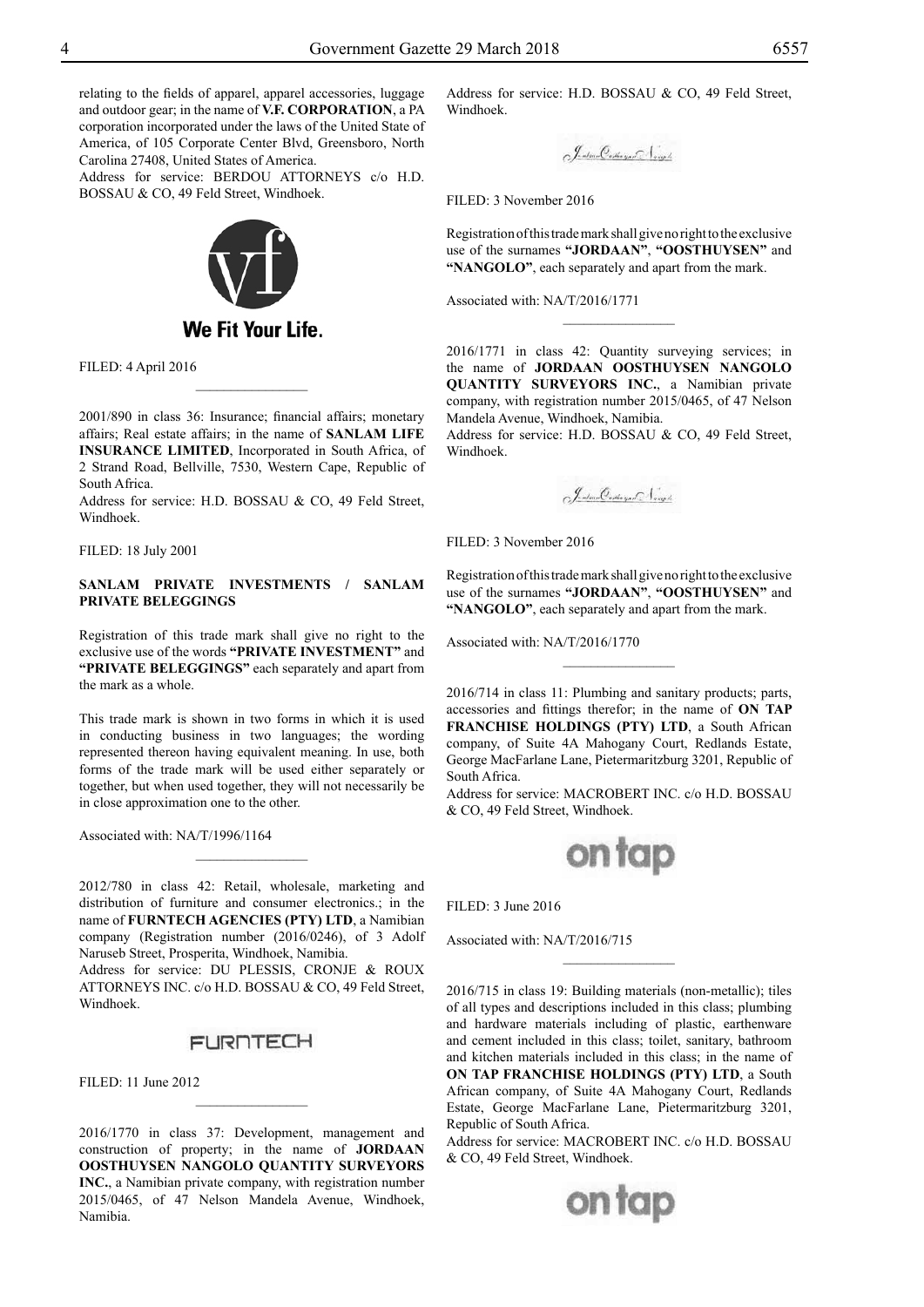#### FILED: 3 June 2016

Associated with: NA/T/2016/716

2016/716 in class 371 Building construction, repair, maintenance and installation services; plumbing and sanitary services; in the name of **ON TAP FRANCHISE HOLDINGS (PTY) LTD**, a South African company, of Suite 4A Mahogany Court, Redlands Estate, George MacFarlane Lane, Pietermaritzburg 3201, Republic of South Africa. Address for service: MACROBERT INC. c/o H.D. BOSSAU & Co, 49 Feld Street, Windhoek.

 $\overline{\phantom{a}}$  , where  $\overline{\phantom{a}}$ 



Filed: 3 June 2016

Associated with: NA/T/2016/717

2016/717 in class 42: Retail and wholesale services; in the name of **ON TAP FRANCHISE HOLDINGS (PTY) LTD**, a South African company, of Suite 4A Mahogany Court, Redlands Estate, George MacFarlane Lane, Pietermaritzburg 3201, Republic of South Africa.

 $\mathcal{L}=\mathcal{L}^{\mathcal{L}}$ 

Address for service: MACROBERT INC. c/o H.D. BOSSAU & Co, 49 Feld Street, Windhoek.



FILED: 3 June 2016

Associated with: NA/T/2016/714

2016/867 in class 36: Financial services; credit card, debit card and payment card services; electronic credit and debit transactions; banking services; bill payment and presentment services; electronic funds transfer services; credit management services; financial information disseminated via a global computer network; in the name of **DISCOVER FINANCIAL SERVICES**, A Delaware Corporation, of 2500 Lake Cook Road, Riverwoods, Illinois 60015, United States of America. Address for service: Roland Intellectual Property Consultants, 3 Maritz Street, Windhoek, P.O. Box 91198, Windhoek.

 $\mathcal{L}=\mathcal{L}^{\mathcal{L}}$ 



Filed: June 27, 2016

Registration of this trade mark shall give no right to the exclusive use of the word **"NETWORK"** separately and apart from the mark.

Associated with: NA/T/2009/941

2015/2109 class 25: Underwear in the name of **INVERSIONES HOLDING KAYSER LIMITADA**, of General Gana 1101, Sandiago, Chile.

 $\overline{\phantom{a}}$  , where  $\overline{\phantom{a}}$ 

Address or service: Roland Intellectual Property Consultants, 3 Maritz Street, Windhoek, P.O. Box 91198 Windhoek.

Filed: 30 September 2015

#### **KAYSER**

Applicant admits that the registration of this trade mark shall not debar other persons from the *bona fide* use in the ordinary course of trade of the word **"KAISER"** in its ordinary signification and apart from the mark.

 $\overline{\phantom{a}}$  , where  $\overline{\phantom{a}}$ 

2016/304 in class 9: Scientific, electric and electrical equipment; all types of apparatus, instruments and equipment concerned with or relating to automotive electrical power source and supply, including batteries, storage batteries; electric batteries for vehicles and motor cycles, lead acid batteries for all types of applications including mining motive power, standby, surface traction, forklift, mine lighting and solar applications; all types of maintenance free batteries including VRLA Gel Cells; all types of accumulators; battery boxes; battery chargers, battery jars; battery separators, dry cells for batteries, electric and electronic testing equipment, battery testing equipment, conductors, cables, wires and fittings for batteries; parts, components, parts, fittings and accessories for all the aforesaid goods; in the name of **METINDUSTRIAL (PTY) LTD**, trading through its division **FIRST NATIONAL BATTERY**, of Liverpool Road, Industrial Site, Benoni South, Gauteng, 1502, Republic of South Africa.

Address for service: FISHER, QUAMBY & PFEIFER, Corner of Robert Mugabe & Thorer Street, P O Box 37, Windhoek.

Filed: 10 March 2016

#### **POWERGEL**

Registration of this trade mark shall give no right to the exclusive use of the word(s) **"POWER"** and **"GEL"**, separately and apart from mark.

 $\frac{1}{2}$ 

Associated with: NA/T/2002/930

2017/20 in class 35: Advertising; business management; business administration; office functions; business development; market entry and strategy consulting; consultancy relating to business mergers and acquisitions; advisory in relation to business mergers and acquisitions; business merger services; in the name of **VERDANT CAPITAL LIMITED**, a public company registered in accordance with the laws of Mauritius, of 3rd Floor, Tower A, 1 Cybercity, Ebene, 72201, **Mauritius** 

Address for service: COWLEY INCORPORATED, 7 Brandberg Street, Windhoek.



Filed: 11 January 2017

Registration of this trade mark shall give no right to the exclusive use of a word **"CAPITAL"** separately and apart from mark.

 $\overline{\phantom{a}}$  , where  $\overline{\phantom{a}}$ 

Associated with: NA/T/2017/21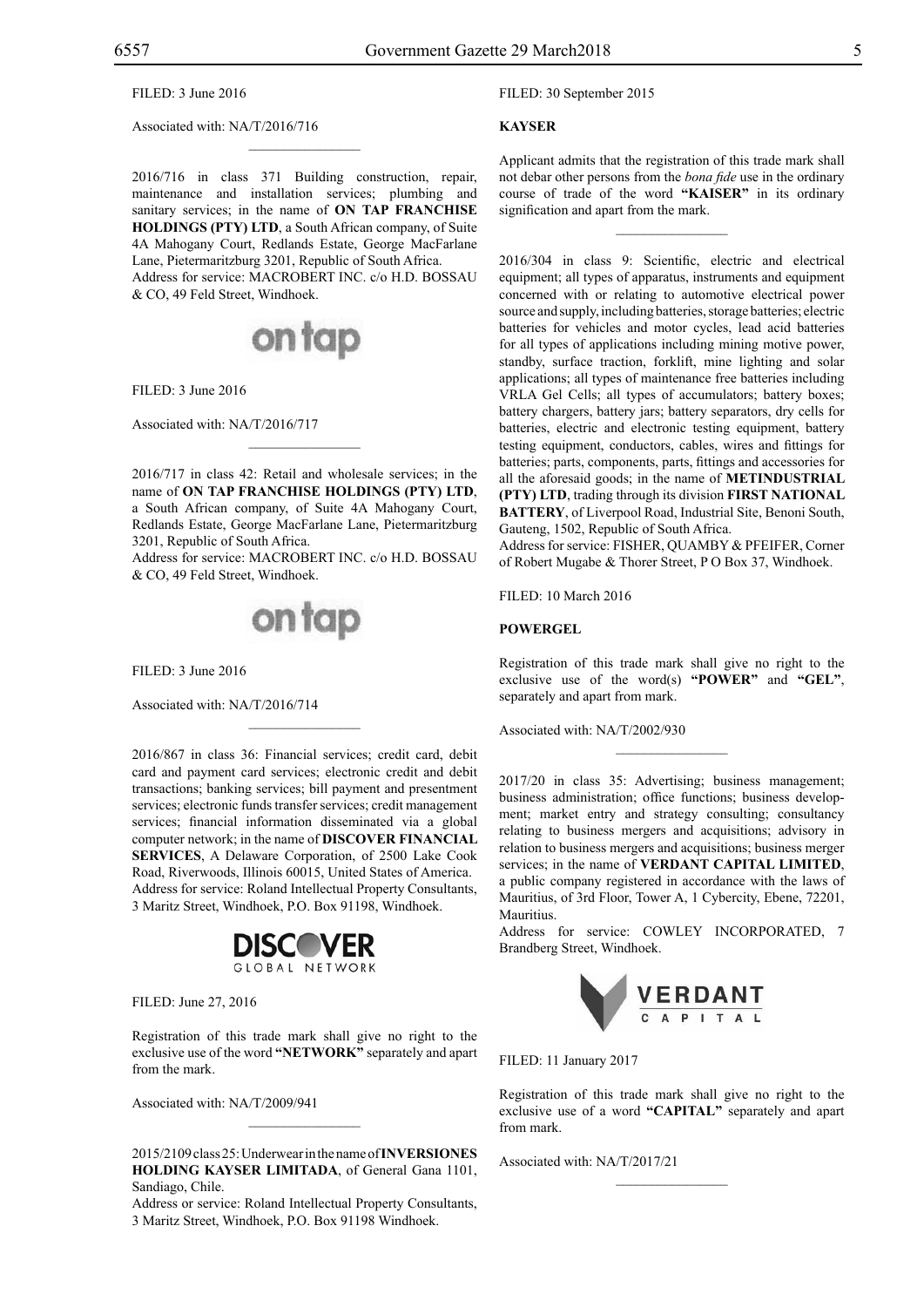2017/21 in class 36: Insurance; financial affairs; monetary affairs; real estate affairs; capital raising; debt advisory; finance modelling and valuations; project finance; in the name of **VERDANT CAPITAL LIMITED**, a public company registered in accordance with the laws of Mauritius, of 3rd Floor, Tower A, 1 Cybercity, Ebene, 72201, Mauritius. Address for service: COWLEY INCORPORATED, 7 Brandberg Street, Windhoek.



Filed: 11 January 2017

Registration of this trade mark shall give no right to the exclusive use of a word **"CAPITAL"** separately and apart from mark.

 $\frac{1}{2}$ 

Associated with: NA/T/2017/20

2016/2049 in class 35: Offering for sale and the sale of goods in the retail wholesale trade; promotion, distribution and merchandising services; in the name of **KEVRO TRADING (PTY) LIMITED**, a South African company, of 25 Nguni Drive on the Kevro Block, Longmeadow Business Estate, West, Modderfontein, Gauteng, Republic of South Africa. Address for service: COWLEY INCORPORATED, 7 Brandberg Street, Windhoek.

Filed: 23 December 2016

#### **BRUTAL**

Associated with: NA/T/2015/690

2016/1404 in class 16: Paper, cardboard and goods made from these materials, not included in other classes; printed matter; bookbinding material; photographs; stationery; adhesives for stationery or household purposes; artists' materials; paint brushes; typewriters and office requisites (except furniture); instructional and teaching material (except apparatus); plastic materials for packaging (not included in other classes); printers' type; printing blocks; in the name of **KEVRO TRADING (PROPRIETARY) LIMITED**, a South African company, of 25 Nguni Drive, Longmeadow Business Estate West, Modderfontein, Gauteng, Republic of South Africa. Address for service: COWLEY INCORPORATED, 7 Brandberg Street, Windhoek.

 $\frac{1}{2}$ 



FILED: 16 September 2016

Associated with: NA/T/2016/1405

2016/1405 in class 18: Leather and imitations of leather, and goods made of these materials and not included in other classes; animal skins, hides; trunks and travelling bags; umbrellas and parasols; walking sticks; whips, harness and saddlery; in the name of **KEVRO TRADING (PROPRIETARY) LIMITED**, a South African company, of 25 Nguni Drive,

 $\overline{\phantom{a}}$  , where  $\overline{\phantom{a}}$ 

Longmeadow Business Estate West, Modderfontein, Gauteng, Republic of South Africa. Address for service: COWLEY INCORPORATED, 7 Brandberg Street, Windhoek.



 $\frac{1}{2}$ 

FILED: 16 September 2016

Associated with: NA/T/2016/1406

2016/1406 in class 21: Household or kitchen utensils and containers; combs and sponges; brushes (except paint brushes); brush-making materials; articles for cleaning purposes; steelwool; unworked or semi-worked glass (except glass used in building); glassware, porcelain and earthenware not included in other classes; in the name of **KEVRO TRADING (PROPRIETARY) LIMITED**, a South African company, of 25 Nguni Drive, Longmeadow Business Estate West, Modderfontein, Gauteng, Republic of South Africa. Address for service: COWLEY INCORPORATED, 7 Brandberg Street, Windhoek.



Filed: 16 September 2016

Associated with: NA/T/2016/1407

2016/1407 in class 24: Textiles and textile goods, not included in other classes; bed covers; table covers; in the name of **KEVRO TRADING (PROPRIETARY) LIMITED**, a South African company, of 25 Nguni Drive, Longmeadow Business Estate West, Modderfontein, Gauteng, Republic of South Africa.

 $\frac{1}{2}$ 

Address for service: COWLEY INCORPORATED, 7 Brandberg Street, Windhoek.



FILED: 16 September 2016

Associated with: NA/T/2017/1408

2016/1408 in class 25: Clothing, footwear, headgear; in the name of **KEVRO TRADING (PROPRIETARY) LIMITED**, e South African company, of 25 Nguni Drive, Longmeadow Business Estate West, Modderfontein, Gauteng Republic of South Africa.

 $\frac{1}{2}$ 

Address for service: COWLEY INCORPORATED, 7 Brandberg Street, Windhoek.



 $\frac{1}{2}$ 

Filed: 16 September 2016

Associated with: NA/T/2016/1409